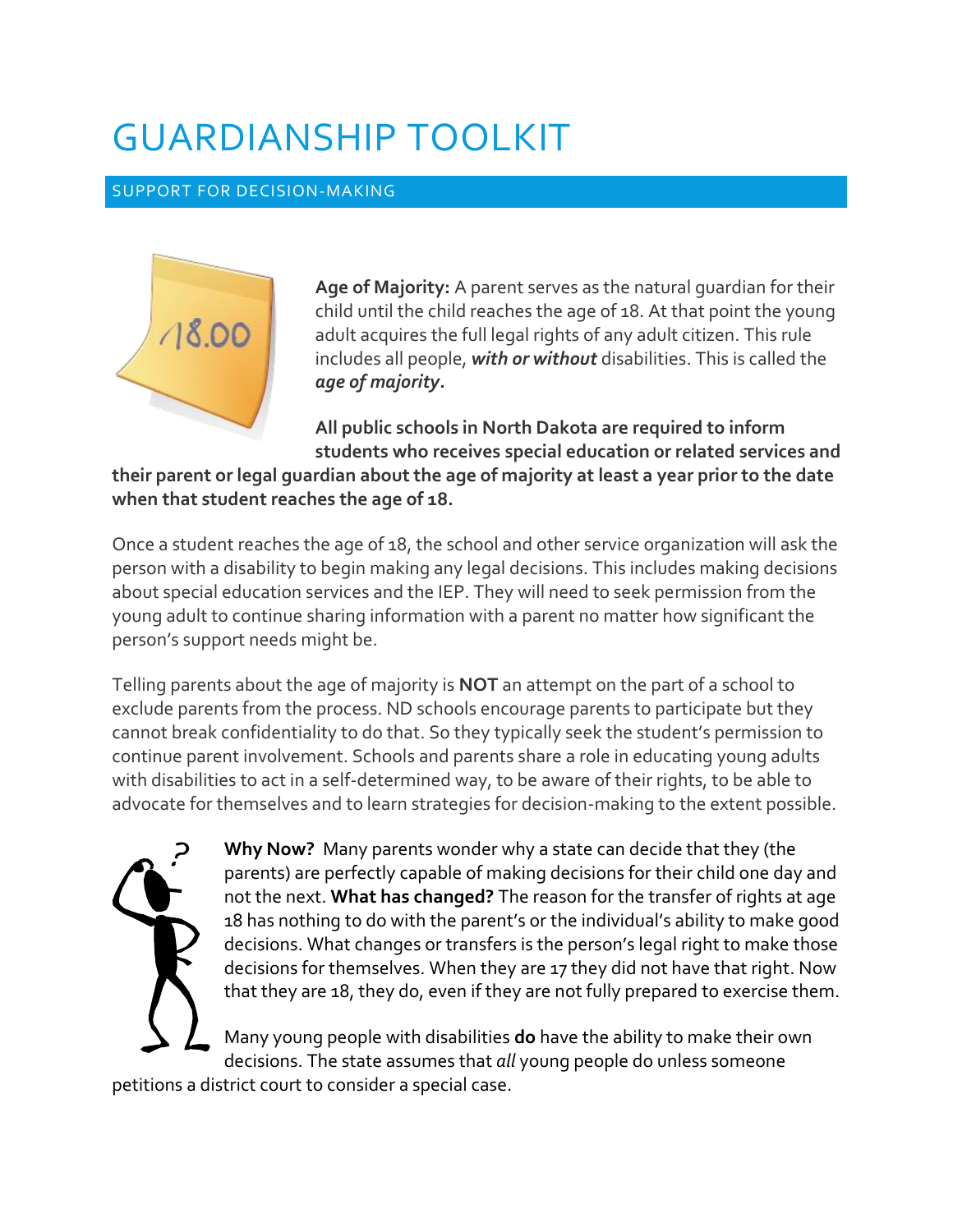**Support to Make Decisions:** Most adults get support to make important decisions. Support can be needed to help you:

- Understand information
- Consider all the risks
- Make a legal decision
- Give permission
- Understand consequences
- Manage money

Support for decision-making can be provided by different people in a variety of forms.

| Partners      | Forms                      |
|---------------|----------------------------|
| • Friend      | • Conversation or quidance |
| Lawyer        | • Power of Attorney        |
| Relative      | • Living Will              |
| Employer      | • Representative Payee     |
| <b>Banker</b> | • Guardianship             |
| • Accountant  | • Service Plans            |
| • Provider    | • Will or Estate Plan      |

Think of support as part of a continuum of services. Support can be informal or formal. Different kinds of support can be non-restrictive or restrictive.



Guardianship is one type of support. Decisions about guardianship are made based on the unique needs of each person. Guardianship is one of the most restrictive kinds of support for decision-making. Most young people with disabilities can be supported in decision-making without a guardian. If individuals need a guardian, it is typically only for some kinds of decisions.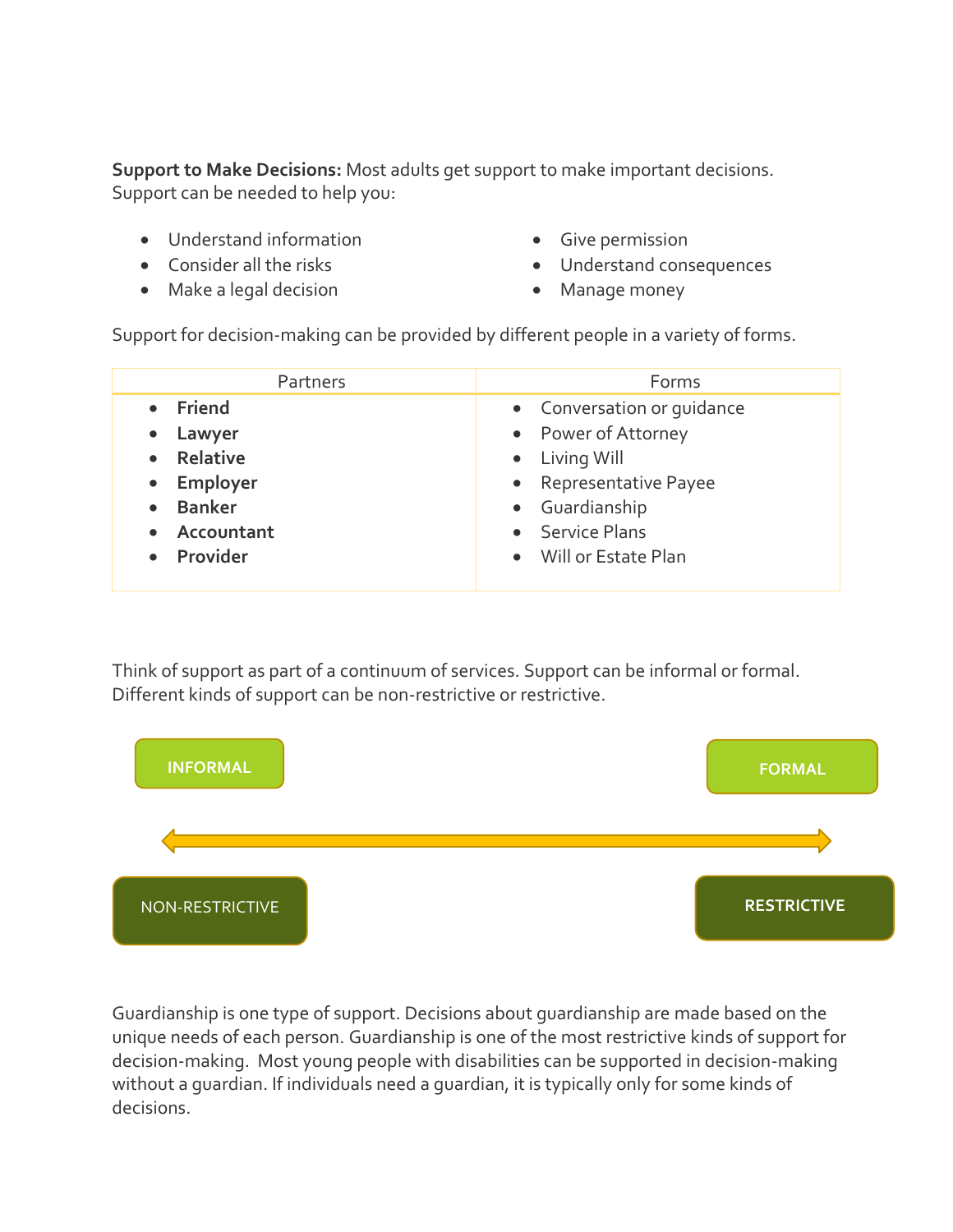

**Being Prepared to Manage Affairs:** Young people with disabilities may not be prepared to manage their affairs and make decisions when they reach the age of 18 unless steps are taken before that to provide them with the knowledge, skills and supports to do so. Adults frequently seek support with decision-making and rely on trusted family and friends to help them manage their affairs.

Training, technology, opportunities, mentoring, special legal protections and habit are all resources that can be used by parents and educators to help prepare young people with disabilities for managing their affairs. In fact, independent living is one of the important reasons spelled out in IDEA for providing a free and appropriate education to students with disabilities.



# **Support for Decision-Making:**

A legal guardian (full or partial) is necessary when a person with a disability needs a restrictive level of support to make legal and daily living decisions to successfully manage their affairs. To avoid the need for a guardian, an IEP team or family must consider different kinds of decisions that are involved in managing

everyday affairs and other possible supports that will be adequate.

**Guidance:** Some young people with disabilities are comfortable seeking guidance from a family member or a friend for important decisions. They are unlikely to shut that person out of their lives. They demonstrate the ability to delay rewards and follow social and community rules in managing their affairs. They need mentoring but not a guardian. They can provide informed consent if information is presented in a way that is understandable and makes sense. The court will seek to determine if this is the case. A court would not appoint a guardian if that is true even though a parent might want to become a guardian "just in case." A parent can reassure themselves that the needed support will be available by helping the young person with a disability to obtain any/all of the following supports.

**Education:** Families and schools can provide a student with a disability with information in different formats that highlight important decisions, risks, considerations and choices. This can include, sharing information through a website or writing out a simple explanation with clip art or line drawings, creating a social story or even video-taping the person making a good decision and showing them what will happen. Other educational options might be to help a student to: include: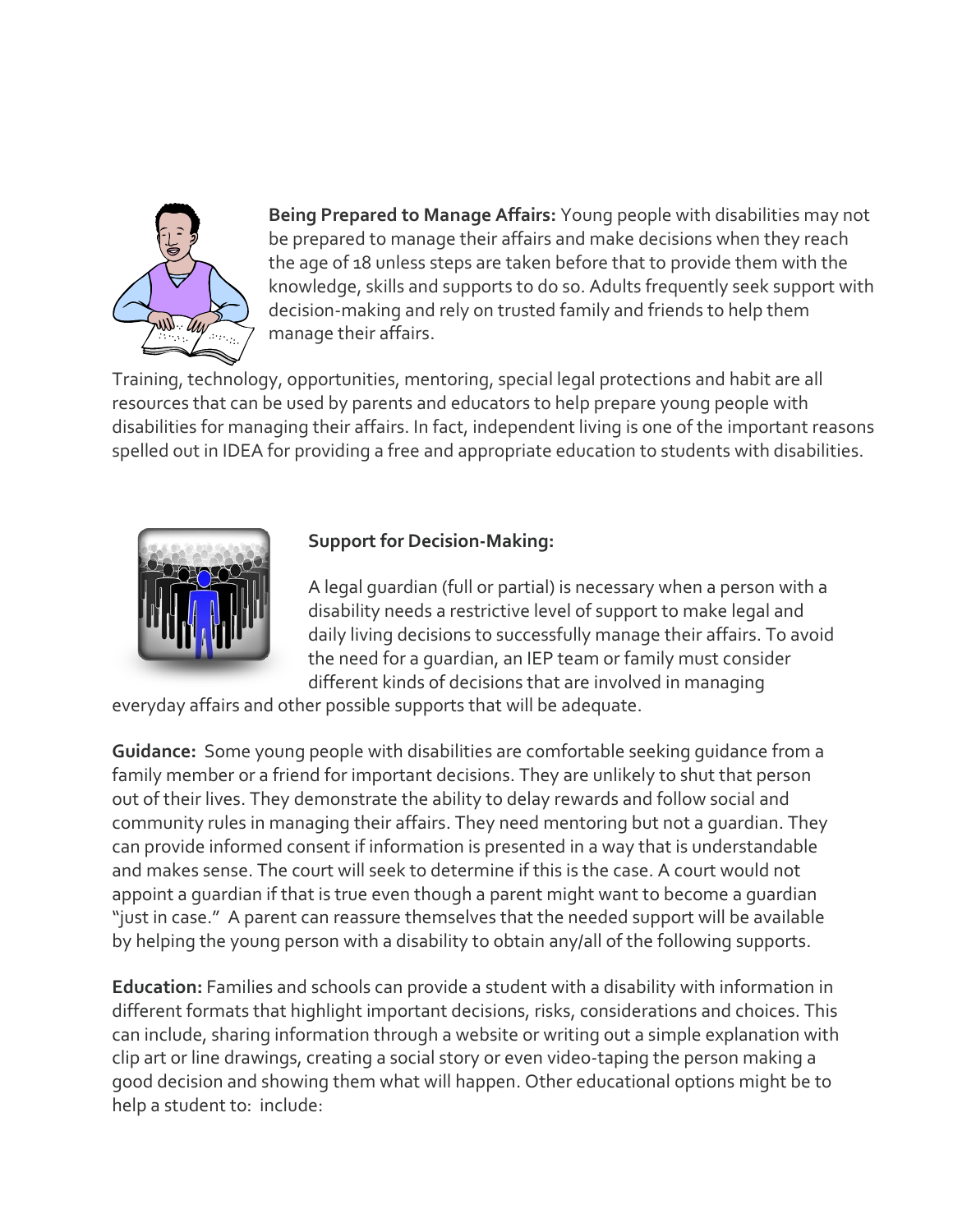

1. Set a specific goal in the IEP on learning decisionmaking skills or using support for decision-making.

2. Take a class in self-determination or marriage or parenting through the high school or a local independent living center or a church or a parent information network.

3. Review an on-line resource on decision-making with

your child.

- 4. Provide opportunities to make simple decisions at home and at school and then gradually increasing the complexity of what the person is asked to handle (See appendix for examples).
- 5. Watch video materials that demonstrates what happens after a decision is made. Teach students to think about and predict the consequences of different decisions.
- 6. Tell stories about important life decisions and ask the young person to decide and explain what they would do.
- 7. Use a life-skills curriculum in high school to support and prepare individuals for managing their affairs.

**Even if the person does eventually need a guardian, these kinds of educational opportunities can help prepare an individual to participate with a guardian in the decision making process.**

#### **Financial**

**Power of Attorney**: You could give someone authority to make decisions for you through a Power of Attorney. This is a legal document giving a trusted friend or relative the power to handle your private, business, legal affairs or health care power of attorney, now called a Health Care Directive.

**Co-Signers on Bank Accounts:** As the owner of the account you can have a trusted individual/relative assist you with paying bills. That trusted individual is not seen or treated as an equal owner of the asset/account.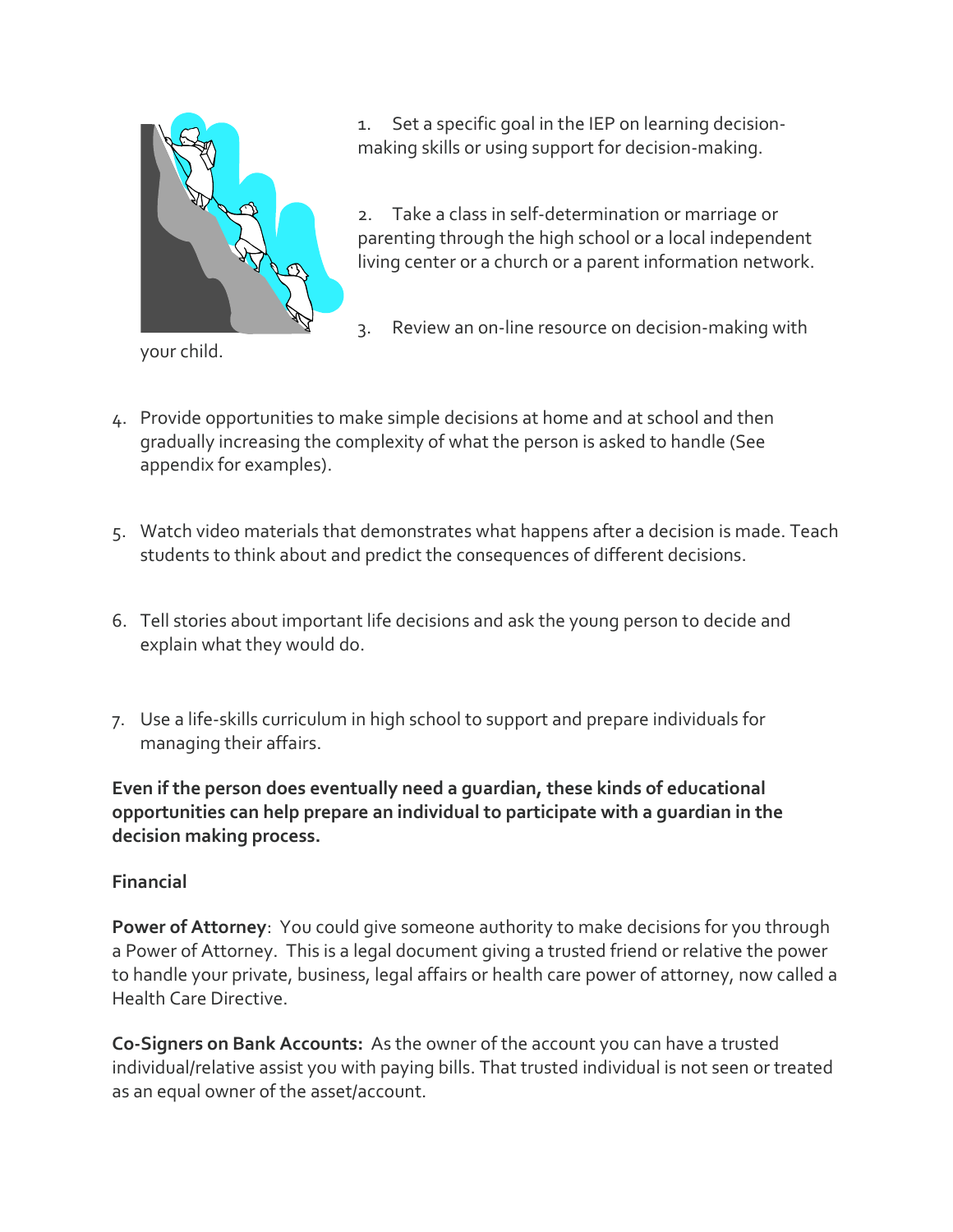**Representative Payee**. Someone can be appointed by the Social Security Administration to manage your payments and make sure they are spent to take care of your physical, employment and health needs.



**Direct Deposit and Automatic Bill Payment:** Your paycheck can be deposited directly into your bank account. Bills can be set up to be paid automatically online. Gift cards can be used to handle discretionary spending.

**Money Management Services:** You can ask a provider or family member to teach you about money management and to help you to keep track of bills and income.

**A Legal Trust:** You or your parents can make a legal arrangement to transfer money or property to a trustee who manages the property for your benefit**.**

#### **Independent Living**

**Home health care**: You can pay an individual to come to your home and assist you to bathe, clothe, and remind you to take your medication or otherwise care for yourself properly. Contact the nearest county social service agency to learn about options. Or you can accept support from a family member or provider.

**Meals on Wheels**: Meals on wheels is a non-profit organization in our community that delivers hot and well-balanced meals to individuals who find it difficult to cook for themselves. If you are not eating properly, this may be a good option.

**Smart Home Technology:** Some agencies can help to install video monitors or sensors that will send a signal or call to get help to you. Other technologies can give you pushbutton control over your lights, heat, locks, etc. Apps may be available for a table that helps with security, planning, organizing, control and provides "What to do if" information.

**Adult Service Providers:** Some agencies specialize in supporting adults with developmental disabilities. These agencies offer a number of group living arrangements and can hire staff to meet you at your home or apartment to help with aspects of independent living that are difficult for you.

#### **Health Care:**

**Health Care Directive:** You can create a document that names someone you trust to make health care decisions for you when you are unable to do so. You can think about different situations that might come up and decide what you want to do. Even if you will need some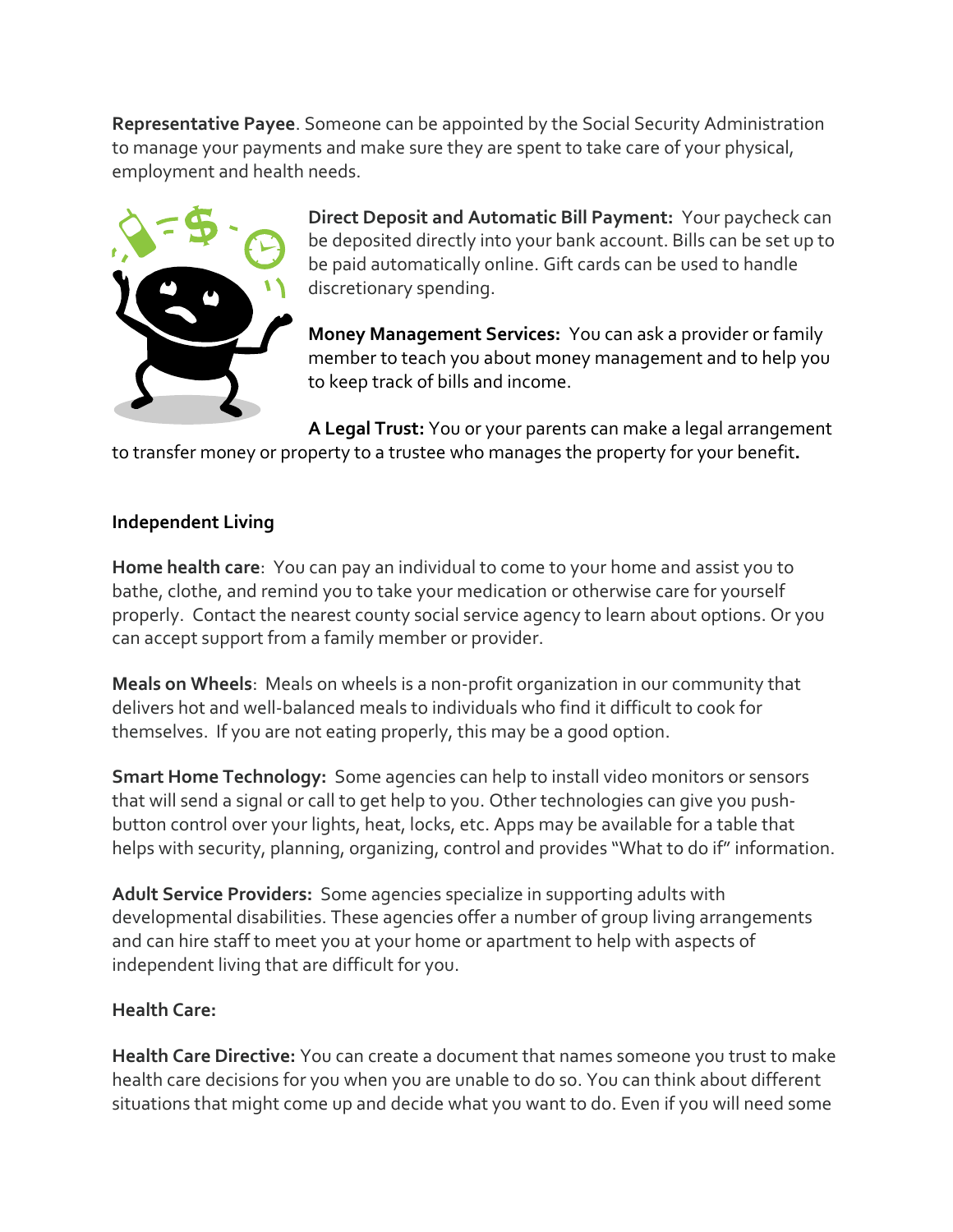degree of help with decision-making you can anticipate situations and tell others how you feel to help them make decisions in ways that are consistent with your values.

#### **North Dakota Informed Healthcare Consent Law**. Check with a lawyer.

If an alternative to a guardianship is not possible, the court must use the least restrictive form of intervention. Additionally, the guardian must involve you, the ward, in all decision making if you are able to communicate your wishes.

# **What is Guardianship?**



A guardian is a person, appointed by the court, to support another individual with decision-making. A guardian has the legal authority (and the duty) to care for the personal and property interests of another person by making important decisions.

A legal guardian generally has the right to make legal decisions on behalf of the individual. The level of support needed may be:

> Partial Full

 Temporary Permanent



Guardianship sets up a **court-appointed relationship** in which one person (called the guardian) is now allowed to make decisions for another person (called the ward).



# **What Does a Guardian Do?**

The guardian makes decisions that protect the person's well-being. This may include decisions about:

- where they live
- if they can vote or marry
- their health care
- getting appropriate food
- education
- safety
- legal status
- social activity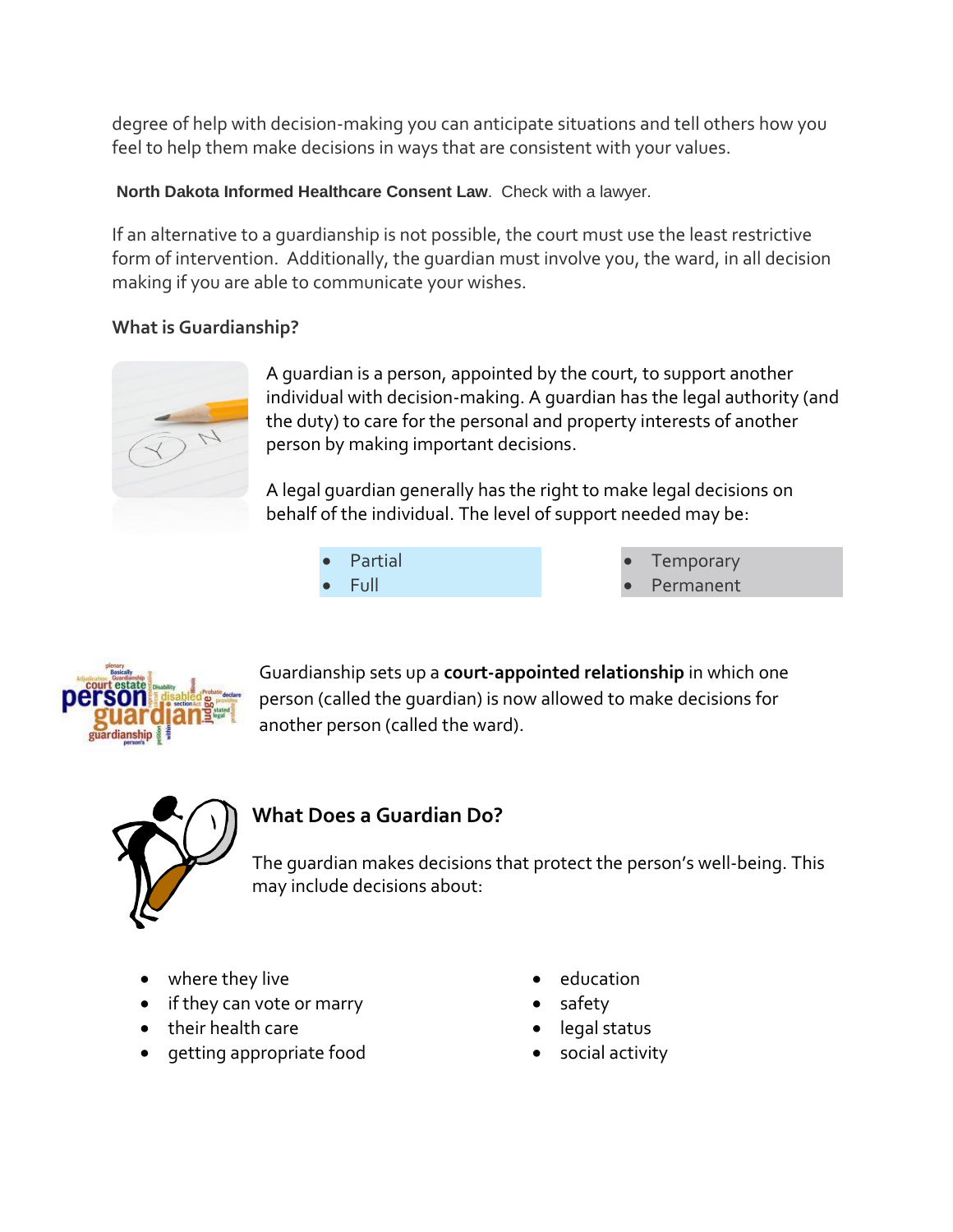

The guardian must consider the wishes of the person, as well as their previously established values when making these decisions. This means the guardian should make decisions that are consistent with what the individual might do if they were fully informed and able to give consent.





The guardian is responsible to assure that the person's affairs are managed so that they live in the most appropriate, least restrictive environment possible, with appropriate food, clothing, shelter, social opportunities, safety and medical care.

**When Does Someone Need a Guardian?**

Three conditions must be met before a guardian can be appointed:

- 1. An appropriate court of law has determined
- 2. After a full review of all relevant facts and circumstances
-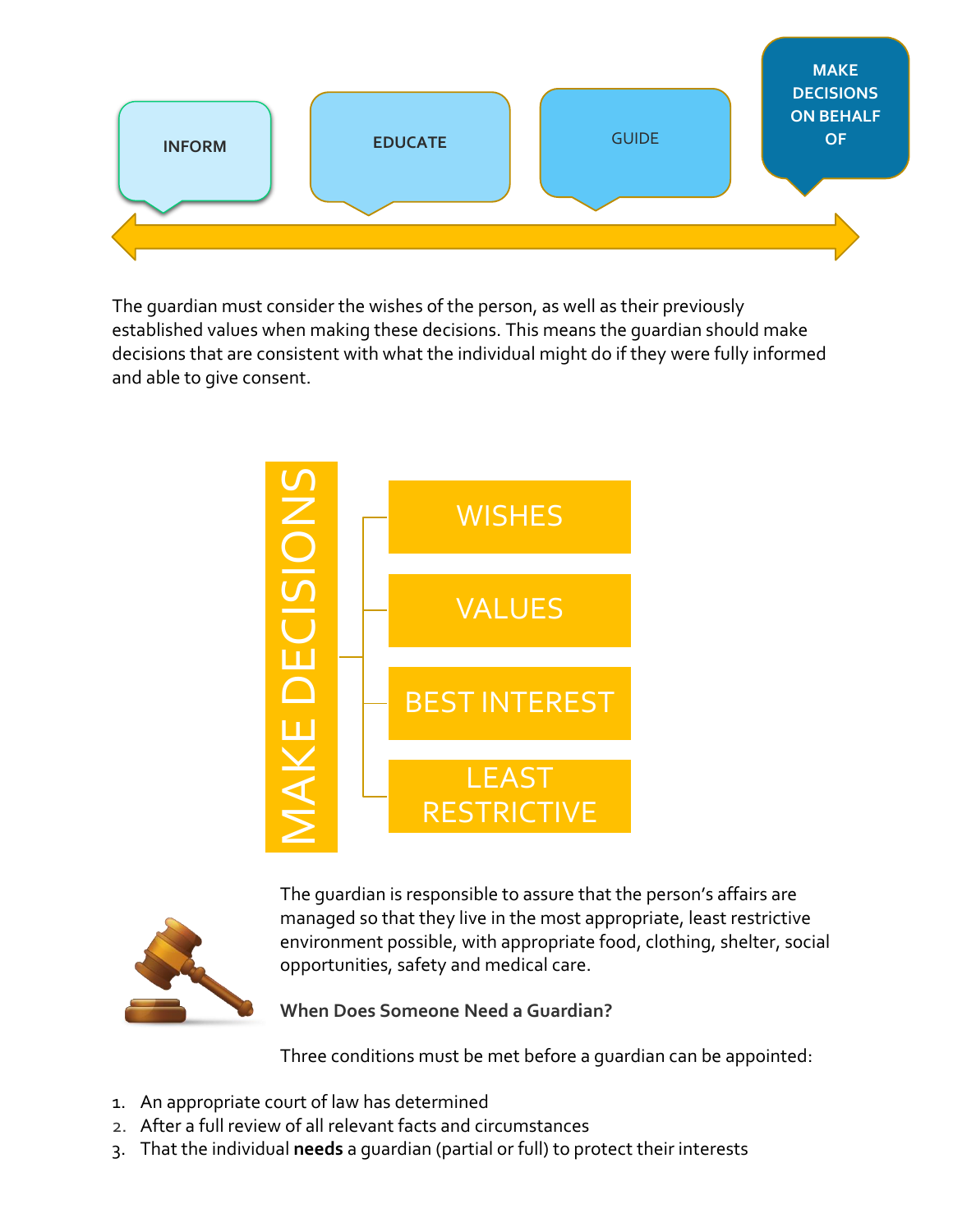Guardians are sometimes appointed for people with disabilities but **the disability by itself is not sufficient cause to say a person needs a guardian.** To meet the test of *needing* a guardian, the person must be someone with:

- A physical, intellectual or mental health condition that prevents them from taking care of their own basic affairs (emergency, short term, on-going) and interests;
- Who as a result of the condition are at risk for substantial harm without a guardian to help with decision-making; and
- Who has no person already legally authorized to assume responsibility for them.

It may be necessary for a court to appoint an emergency guardian, who can act on someone's behalf during a crisis (such as immediately following a car accident) until they regain their ability to make informed decisions. The legal term for someone who has a guardian refers to the person as a **ward or a ward of the court**.



**Supervision:** The court **supervises** the guardian's choices on behalf of the ward. The guardian is required to submit an annual report to the court. In the report, they answer questions about the person's wellbeing, affairs and decisions they have made on their behalf. The report

enables the court to make sure that the person is in fact benefiting from the guardianship. The court also has the right to visit the individual or conduct investigations.

**What Kinds of Guardianship Does ND Have?** ND has two types of guardianships, **a full guardianship** and a **limited guardianship.**

Under a **full guardianship,** the guardian is given the authority to make all decisions for someone including:

- 1. Deciding where they live (i.e. home, apartment);
- 2. Authorizing medical treatment;
- 3. Handling legal matters;
- 4. Handling financial matters; and
- 5. Handling educational and vocational matters.

Before establishing a **full guardianship**, courts in North Dakota are **required** to consider a **limited guardianship.**

Under a **limited guardianship** the guardian is given the authority to make **only those decisions which the individual cannot make.** For instance, a limited guardian may be given the authority to arrange for medical treatment but not decide where someone will live or if they can vote.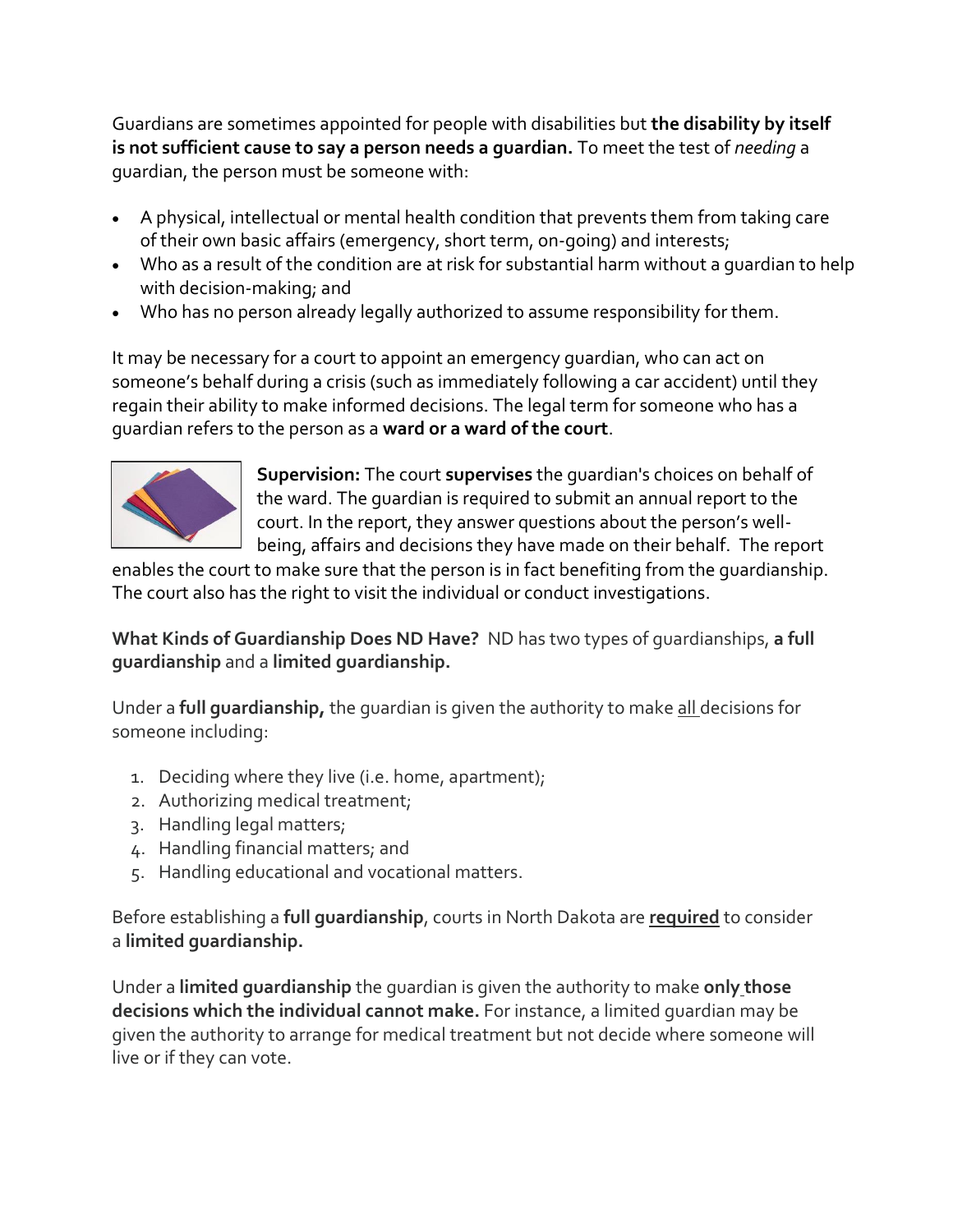### **Who Can Be A Guardian?**

ND law states that any "competent person" or "suitable institution, agency, or non-profit group home" may be appointed guardian of an incapacitated person. These people are given priority (preferred) by the courts. They are listed in order of priority:

- 1. A person named in a durable power of attorney;
- 2. A spouse;
- 3. An adult child;
- 4. A parent;
- 5. A relative with whom the person has been residing for the past six months;
- 6. Volunteer agency;
- 7. Any appropriate government agency**;**
- 8. Someone chosen by whoever has been caring for or paying benefits for you.

# **How Does Someone Get to Be a Guardian?**

A parent or family member can petition the court (fill out a special application) and ask to be appointed as a guardian. Most parents need the services of a lawyer to present their petition to the court and file the appropriate papers. The person with a disability and their closest relatives must be notified in writing about any such petition.

If the person with a disability does not want this to happen, they or another member of the family can challenge the action. Individual rights include:

- The right to a hearing. The right to consult an attorney and have the attorney present during the hearing.
- The right to bring witnesses to testify for you (tell or show the court how you will manage).
- The right to have your own doctor testify. Your attorney can ask questions of the witnesses against you.

**Responsibility:** Being a guardian is a lot of responsibility. Sometimes parents feel a need for support. The courts have recognized this factor. Families often identify two or more people who are willing to be listed as guardian and who plan to work together to meet the responsibilities. Considerations should include:

- 1) Is this a person who knows the individual well?
- 2) Is this a person with whom the person is easily able to communicate?
- 3) Is this a person that the individual trusts?
- 4) Have the two people agreed on a way to divide up responsibilities?
- 5) Are the people involved able to identify the values and needs of the person who may need a guardian?